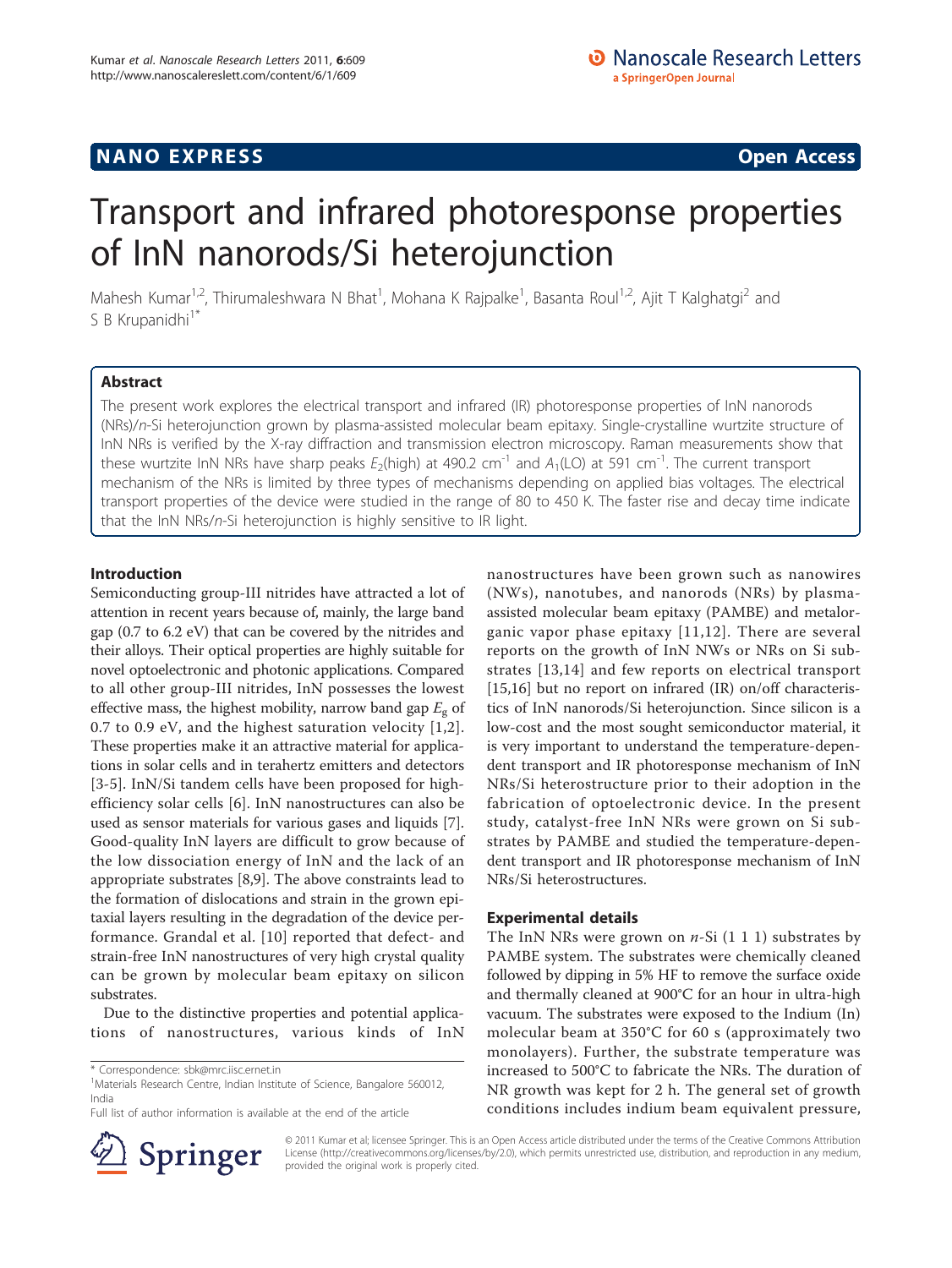nitrogen flow rate, and rf-plasma power, which were kept at  $4.6 \times 10^{-8}$  mbar, 1 SCCM, and 400 W, respectively. The morphological and structural evaluation of the as-grown NRs was carried out by the field emission scanning electron microscopy (FESEM), X-ray diffraction (XRD), and transmission electron microscopy (TEM). Further, the crystalline quality and lattice structure of the InN NRs were characterized by micro-Raman spectroscopy using a 514-nm line of the Ar<sup>+</sup> ion laser at room temperature. The aluminum circular contacts of diameter 400 μm were fabricated by thermal evaporation using a physical mask. The adequate ohmic nature of the contacts to InN and Si was verified. The device transport characteristics were studied at various temperatures using the probe station attached with the KEITHLEY-236 source measure unit (Bell Electronics, Kent, WA, USA), and IR photoresponse characteristics were studied under IR source with 1, 500 nm-long pass filter.

## Results and discussion

Figure 1a, b, c FESEM images show top view, 60° tilted view, and the cross-section view of InN NRs, respectively. It is seen in the figure that the as-grown nanorods are uniformly grown over the entire substrate. The average length and diameter of these rods are found to be approximately 200 nm and approximately 40 nm, respectively. The structural characteristics of the as-grown InN NRs were evaluated by XRD. Figure 2 shows  $2\theta$ - $\omega$  scan of the InN NRs grown on Si (1 1 1) substrates. The peak at  $2\theta = 31.34^{\circ}$  is assigned to the (0 0 0 2) planes of the InN, indicating that the InN NRs to be highly oriented along the [0 0 0 1] direction of the wurtzite structures of InN. Figure [3a, b, c](#page-2-0) represents typical transmission electron micrographs, high-resolution TEM (HRTEM), and selected area electron diffraction (SAED) images of single InN NR, respectively. The HRTEM was taken on the tip of the NR, and the interplanar spacing, as observed from the fringe pattern of the HRTEM image, is 0.289 nm, which corresponds to the (0 0 0 2) lattice spacing of InN [[17](#page-5-0)]. The



Page 2 of 6



SAED pattern shows clearly visible bright spots which represents that each NR is single crystalline. These results clearly demonstrate that the as-grown NRs are fairly single crystalline and are crystallized hexagonally along the [0 0 0 1] direction with uniform geometry. The crystalline quality and the lattice structure of the InN NRs were further investigated by Raman spectroscopy. A typical room temperature Raman spectrum is shown in Figure [4.](#page-3-0) Two active phonon modes were observed at around 490.2 and 591 cm<sup>-1</sup>, corresponding to the  $E_2$ (high) and  $A_1$ (LO) modes of InN, respectively. These two modes agree well with the previous reports on InN [\[17,18](#page-5-0)], and these observations are also in good agreement with HRTEM images, which show that the NRs are crystallized hexagonally along the [0 0 0 1] direction. The strain-free Raman frequency of the  $E_2$ (high) mode has been reported to be 490  $\text{cm}^{-1}$  for wurtzite InN [\[19](#page-5-0)]. The  $E_2$ (high) mode frequency observed in our experiment is very close to this reported

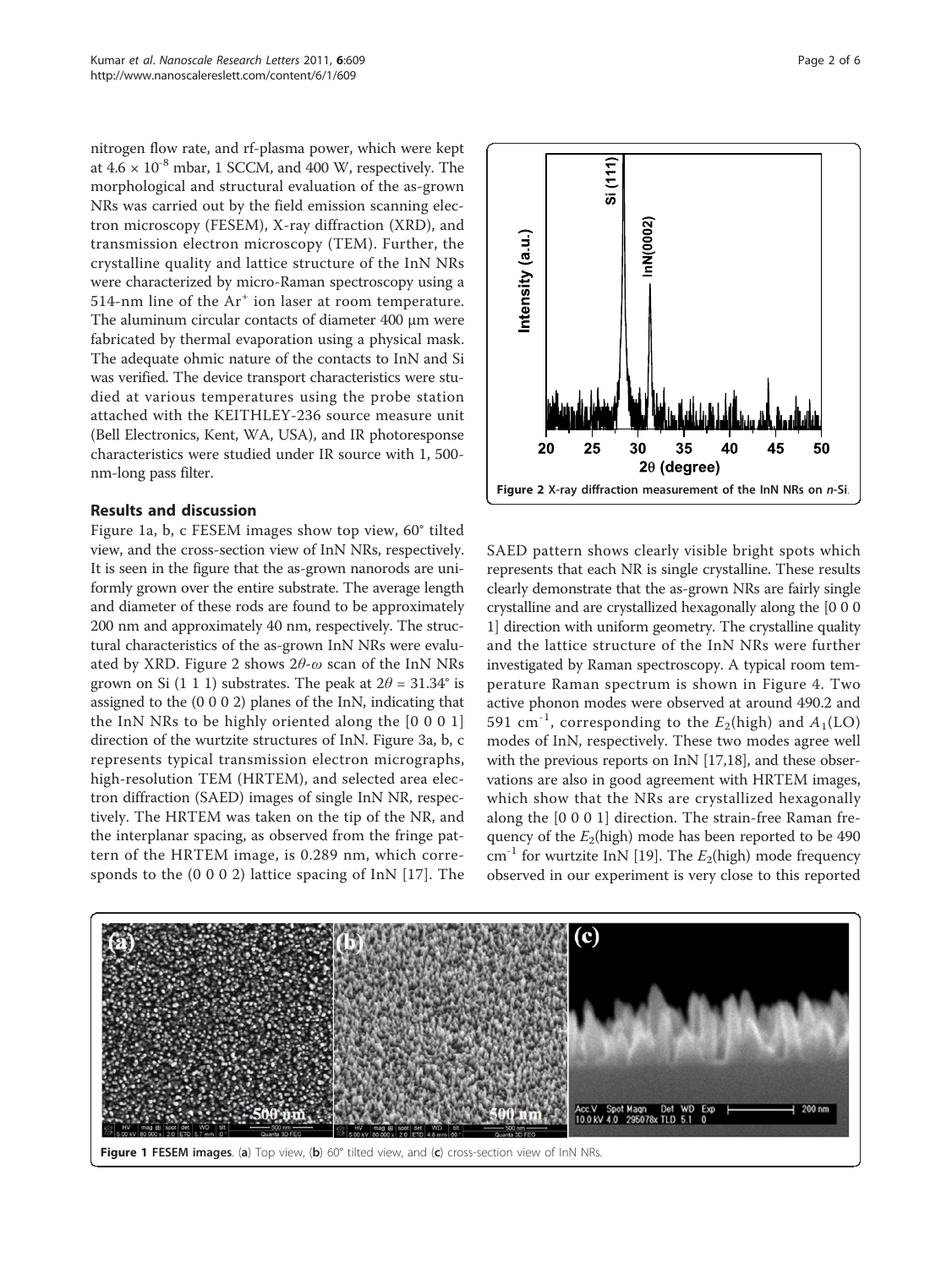<span id="page-2-0"></span>

value, within an instrumental error, which indicates that the strain of the InN NRs is fully relaxed.

The I-V characteristic of the InN NRs/Si heterojunction are measured at room temperature, and a schematic diagram of the heterojunction diode is shown in the inset of Figure [5a.](#page-3-0) The carrier densities of  $n$ -Si were found to be  $2 \times 10^{17}$  cm<sup>-3</sup>, as measured by Hall measurements, and the InN NRs were unintentionally doped which show an  $n^+$ -type conductivity [[20\]](#page-5-0). The diode shows poor rectifying behavior with an on/off ratio  $(I_F/I_R)$  6.1 at 3 V

and 6.8 at 5 V. The leakage current is  $-1.4 \times 10^{-6}$  A at  $-3$ V. The on/off ratio decreased to 2.9 at 3 V and 3.6 at 5 V under the IR source illumination. Additionally, the leakage current is increased to -5.5  $\times$  10<sup>-6</sup> A at -3 V, about three times higher than the dark leakage current. To understand the rectifying behavior observed in these  $n - n$ InN NRs/Si heterojunctions, one first notes that there exists an offset between the conduction bands of InN and Si. The energy band diagrams of InN/Si heterojunctions under zero bias and forward bias that are derived from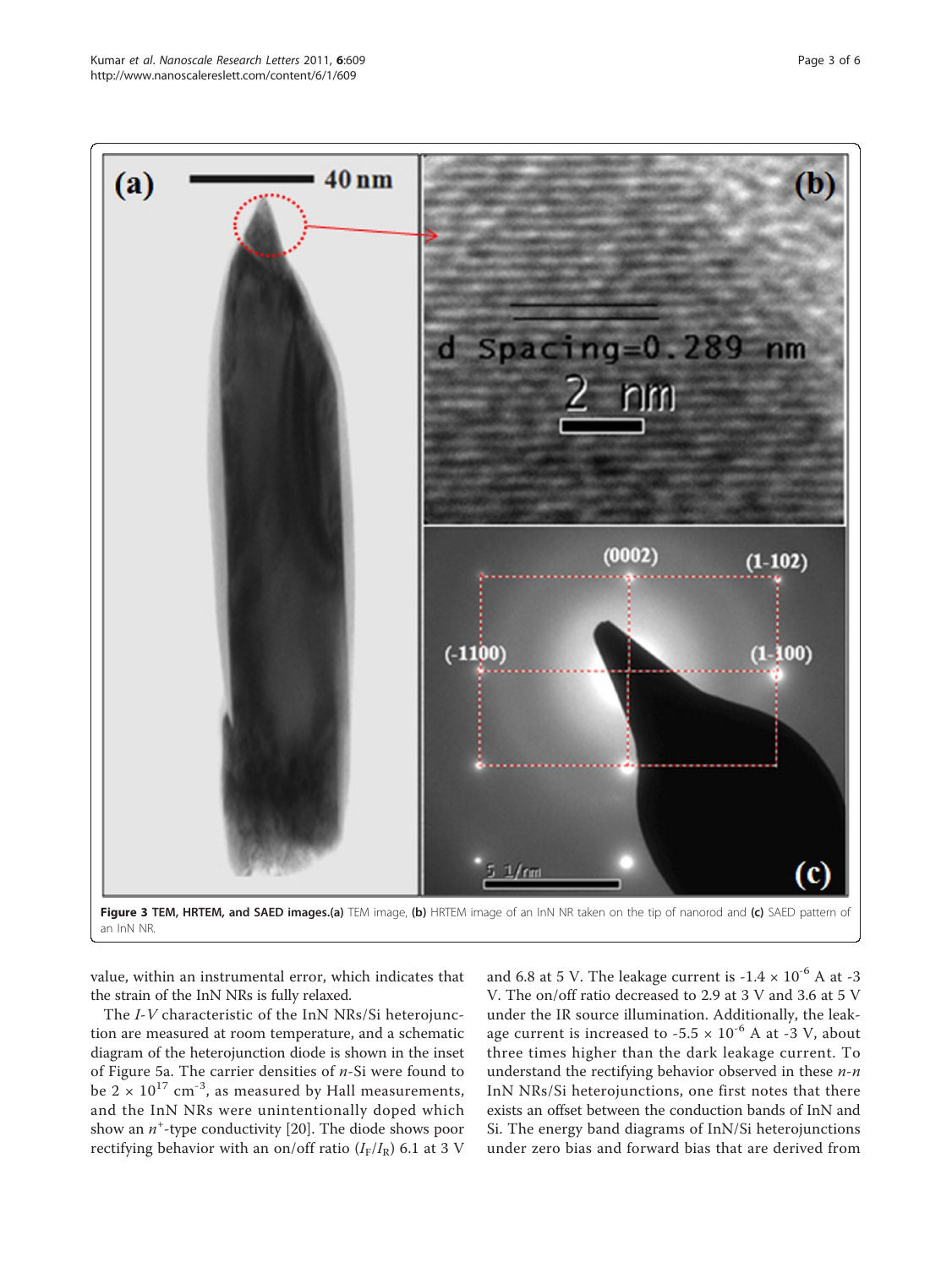<span id="page-3-0"></span>

Anderson model are shown in Figure [6a, b,](#page-4-0) respectively. The electron affinities of InN and Si were taken as 5.8 and 4.05 eV, and the bandgaps were taken as 0.7 and 1.1 eV, respectively. This type of behavior is also observed in  $n$ -n GaN/SiC and  $n$ - $n^{+}$  GaN/GaAs heterostructures, which is attributed to Fermi-level pinning by interface defects [\[21,22](#page-5-0)]. The current-voltage log-log scale plot for the InN NRs is shown in Figure 5b. The log-log plot can be divided into three different regions depending on the applied voltage. In the first region ( $V < 0.4$  V) at a very low forward voltage, a linear dependence of the current on the voltage ( $I \approx V$ ) is observed which follows a transport mechanism obeying the Ohm's law. In the second region (0.4  $V < V < 1.2$  V), the current is increased exponentially with a relation  $I \approx \exp(\alpha V)$  which is usually

observed due to a recombination tunneling mechanism [[23](#page-5-0)], where  $\alpha$  is constant and V is applied forward bias. In the third region (1.2 V < V < 10 V) at a moderately higher junction voltage, the I-V characteristics follow a power law  $I \approx V^{\eta}$ , where  $\eta = 1.6$  for dark current and 1.8 for IR photocurrent. In the third region, the current conduction is attributed to the space-charge-limited current.

Figure [7a](#page-4-0) shows the temperature-dependent I-V characteristics of the junction in the temperature range of 80-450 K. An excellent rectifying behavior was observed at lower temperatures with an on/off ratio of 240 at 5 V and at 80 K. The deterioration observed in the rectifying nature at high temperature may be due to thermally generated carrier tunneling. Firstly, it is very clear from the I-V-T curve that, at fixed bias, the forward current increases with increasing temperature, which indicates that the current is induced by the thermionic emission (TE). The values of barrier height  $(\varphi_b)$  and the ideality factor  $(\eta)$  for the junction were calculated as a function of measuring temperature by fitting a line in the linear region of the forward  $I-V$  curves using the TE model:

$$
I = I_{\rm s} \left[ \exp\left(\frac{qV}{\eta kT}\right) - 1 \right] \quad \text{where} \quad I_{\rm s} = A A^* T^2 x p \left(-\frac{\phi_{\rm b}}{kT}\right)
$$

From Figure [7b](#page-4-0), it can be seen that the barrier height  $(\varphi_b)$  and the ideality factor  $(\eta)$  are dependent on the temperature and are attributed to the inhomogeneity at the interface [\[24](#page-5-0)]. The large observed ideality factor suggests the presence of surface or interface states, indicating that the junction is far from being ideal [[25,26\]](#page-5-0). The large mismatch in the lattice parameters of InN and Si shows that there is generally a high density of interfacial states between two materials. The lattice mismatch produces a dislocation field at the junction interface that can attract a space charge and/or act as a recombination

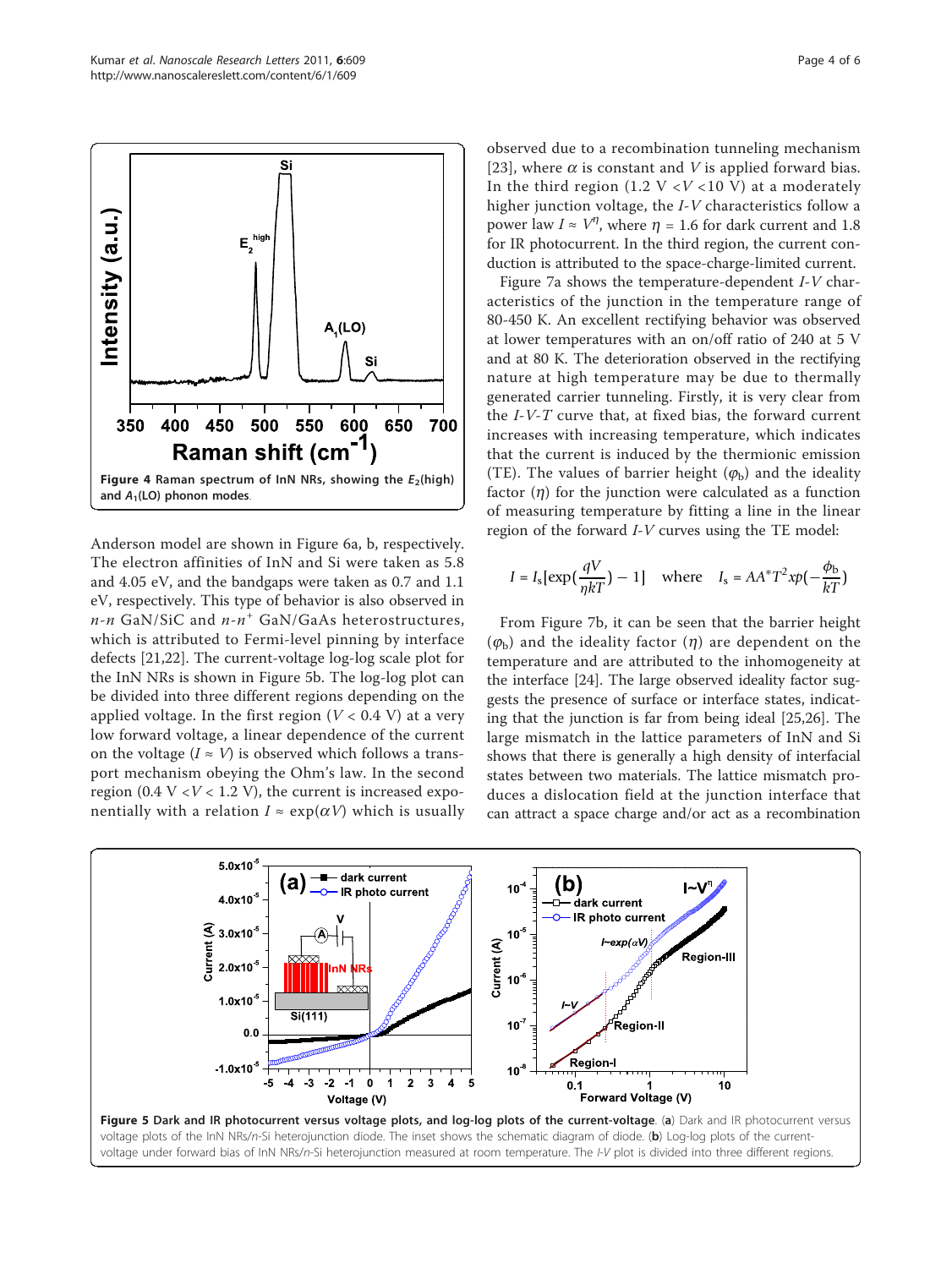<span id="page-4-0"></span>

center, resulting in large ideality factor. Breitenstein et al. [\[27](#page-5-0)] introduced a model to describe ideality factors  $n$ > 2, which is based on coupled defects and donor acceptor pair recombination, both giving rise to an increased recombination current. It is stated that for a high density of defect states, hopping conduction in the defect volume may govern the reverse conductivity of the devices.

The NRs show features at 0.77 eV in photoluminescence at 10 K ascribed to band edge emission. Photocurrent transient measurement of the InN NRs/n-Si heterojunction (Figure [8\)](#page-5-0) shows that the heterojunction can be turned "on" and "off" by switching the illumination of IR source ( $\lambda$  < 1, 500 nm blocked by long pass filter) at 3 and 5 V bias with an on/off ratio of 2.9 and 3.5. The time constants for the rise  $\tau_r$  and decay  $\tau_d$  of the photocurrents are estimated to be less than approximately 150 ms from

following equations:  $I = I_0(1-\exp(-t/\tau_r))$  and  $I = I_01-\exp(-t/\tau_r)$  $\tau_d$ ) for rise and decay, respectively. This rapid rise and decay indicate that the InN NRs/n-Si heterojunction is very sensitive to the IR light.

## Conclusions

InN NRs/n-Si heterojunction was grown by PAMBE. Single-crystalline wurtzite structure of InN NRs is verified by the X-ray diffraction and HRTEM. Raman spectrum reveals two clear peaks, which correspond to the  $E_2$ (high) and  $A_1$ (LO) modes of wurtzite InN, respectively. The current transport mechanism of the NRs/Si heterojunctions were limited by three types of mechanisms depending on applied bias voltages. The observed higher value of ideality factor is probably due to the presence of defect states in InN NRs. The rapid rise and decay of infrared on/off characteristics of InN nanorods/